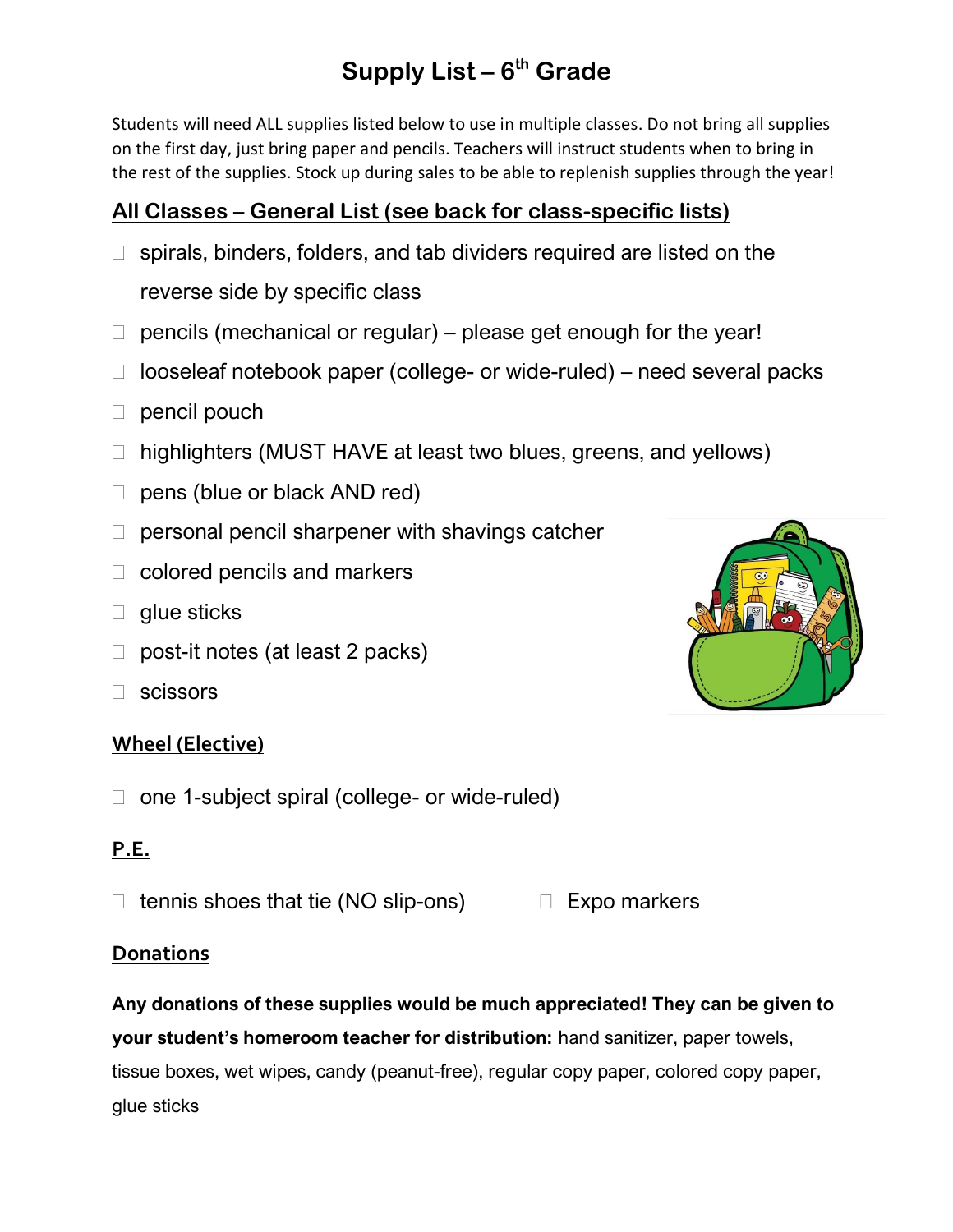**In addition** to the general supply list, students will need specific supplies for each of their five core classes. Once you receive your schedule and see who your teachers are you can purchase these supplies.

| <b>Language Arts</b>                                                                                                                   | <b>Reading/Critical Thinking</b>                                                                                                                                          | <u>Science</u>                                                                                                                                            |
|----------------------------------------------------------------------------------------------------------------------------------------|---------------------------------------------------------------------------------------------------------------------------------------------------------------------------|-----------------------------------------------------------------------------------------------------------------------------------------------------------|
| Mrs. Echenique – one $1''$ binder; 5 tab<br>dividers; one 3-prong folder with pockets;<br>blue, green, AND yellow highlighters         | Mrs. Farnsworth - one $1''$ binder; 5 tab<br>dividers; wired earbuds/headphones with<br>regular jack                                                                      | Mr. Cochran - two 1-subject spiral<br>notebooks (100 pages) with pockets<br>(college- or wide-ruled) - 1 per semester;<br>one 3-prong folder with pockets |
| Mrs. Quinn $-$ one 1" binder; 5 tab<br>dividers; top-load clear sheet protectors<br>(25 pack); blue, green, AND yellow<br>highlighters | Mrs. Leonard -one 1" binder; 5 tab<br>dividers<br>Mrs. Newman - one 3-subject wide-ruled                                                                                  | Mrs. Foster $-$ one 3-subject spiral<br>notebook with pockets (college-or wide-<br>ruled) *PLASTIC not paper cover; one                                   |
| Mrs. Soloninka - one 3-subject spiral<br>notebook (college- or wide-ruled); one 3-<br>prong folder with pockets; blue, green,          | spiral notebook; two 2-pocket folders (no<br>prongs); three to five highlighters<br>(erasable if possible); two Scotch tape<br>rolls; top-load clear sheet protectors (25 | folder with pockets with or without<br>prongs (PLASTIC not paper)<br>Ms. Palumbo - one 3-subject spiral                                                   |
| AND yellow highlighters<br><b>Math</b>                                                                                                 | pack)<br><b>World History</b>                                                                                                                                             | notebook with pockets (college-or wide-<br>ruled) *PLASTIC not paper cover; one<br>folder with pockets with or without                                    |
| Mr. Moskowitz - two 1-subject spiral<br>notebooks (100 pages) with pockets<br>(college- or wide-ruled) - 1 per semester                | Mr. Bozolo - one 3-prong folder with<br>pockets; yellow highlighters                                                                                                      | prongs (PLASTIC not paper)                                                                                                                                |
| Ms. Shea $-$ two 1-subject spiral<br>notebooks (100 pages) with pockets<br>(college- or wide-ruled) - 1 per semester;                  | Mr. Hemani - looseleaf notebook paper<br>(college- or wide-ruled)<br>Ms. Wagner $-$ one 1-subject spiral                                                                  |                                                                                                                                                           |
| bright pens (not black) for marking work;<br>top-load clear sheet protectors (25 pack)                                                 | notebook (100 pages) with pockets<br>(college- or wide-ruled)                                                                                                             |                                                                                                                                                           |
| Mr. Wynn - two 1-subject spiral<br>notebooks (100 pages) with pockets<br>(college- or wide-ruled) - 1 per semester                     |                                                                                                                                                                           |                                                                                                                                                           |